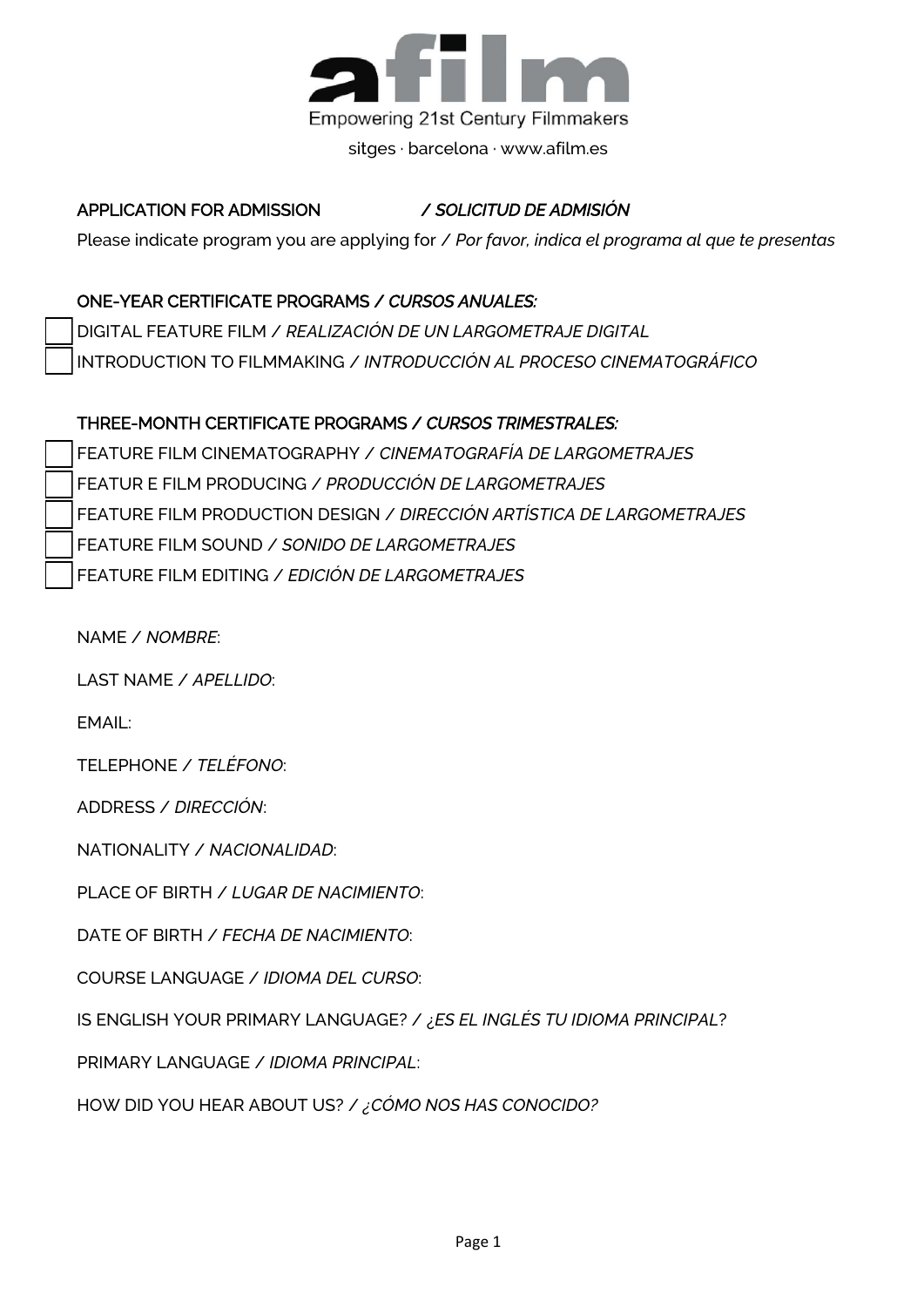## Background / Experiencia

Briefly summarize your prior filmmaking experience. *Brevemente resume tu experiencia audiovisual.* 

### Declaration of Intent / declaración de intenciones

Briefly summarize your background and philosophy. Describe your desire and goals and explain your motivation to enter your Certificate program at afilm International Film Workshops. We encourage you to explain your individual abilities, capacities and uniqueness. *Brevemente resume tu historial y filosofía. Describe tus metas y explica tu motivación para querer entrar en afilm International Film Workshops. Te animamos a explicar tus habilidades individuales, capacidades, lo que te hace único.*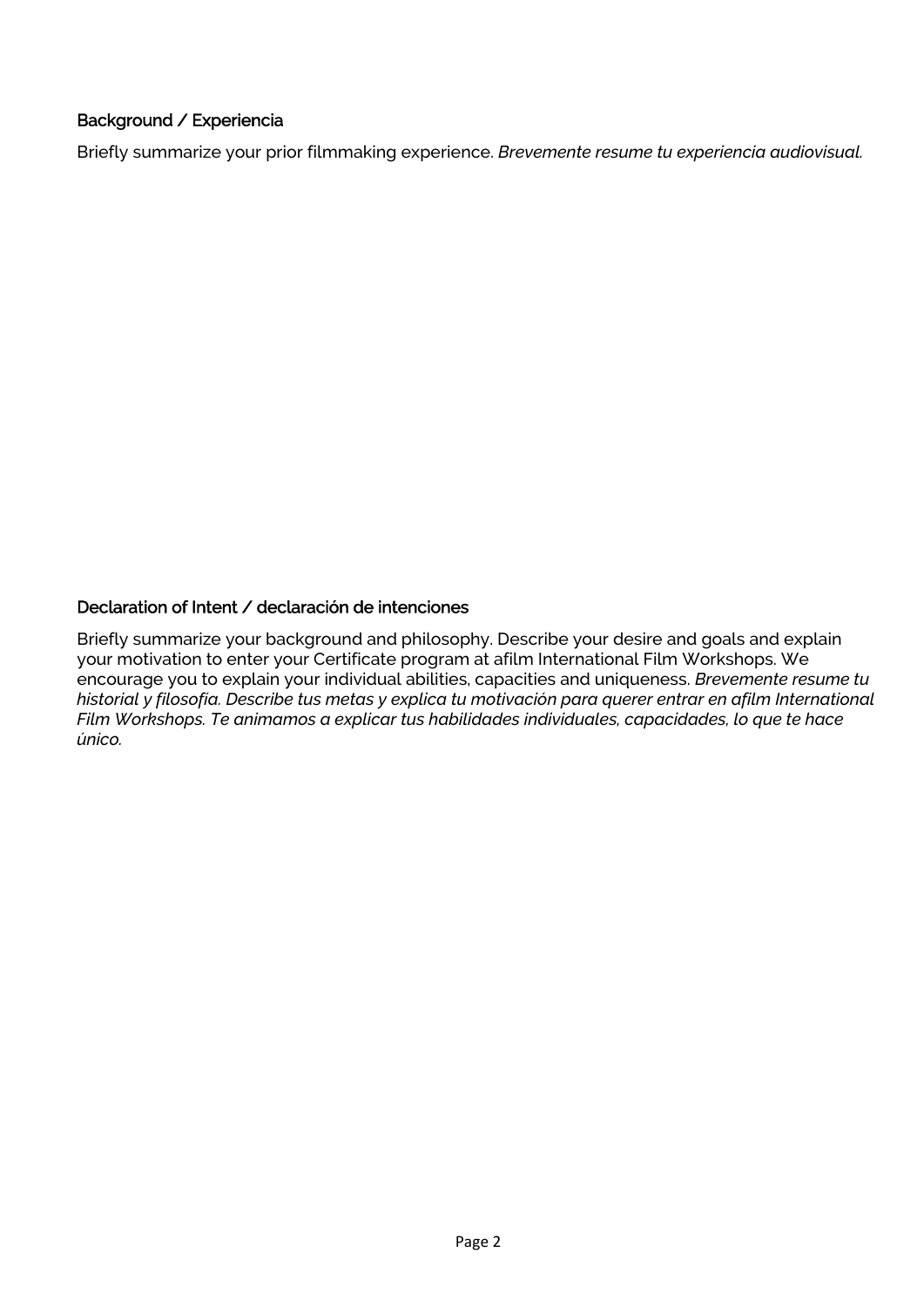## APPLICATION FEE / *CUOTA DE INSCRIPCIÓN*:

The non-refundable Application fee, (41,33 euros + VAT= 50 euros total), deductible from the total cost of tuition, should be deposited in the following account: *La cuota de solicitud, no reembolsable (41,33 euros + IVA= 50 euros total), deducible del coste total de la matrícula, deberá ser ingresada en la siguiente cuenta:* 

BANK ACCOUNT: 2100-3413-79-2210155758 IBAN ES 10 2100 3413 7922 1015 5758 SWIFT CAIXESBBXXX

ACCOUNT INFORMATION: afilm, SCP Calle Victor Balaguer 20-22 Esc. 2 Bj. 1 08870 Sitges (Barcelona) Spain Tax ID/ CIF ES-J64935596

BANK INFORMATION: CAIXA BANK c/Centre Comercial Oasi, 20-23 08870 Sitges (Barcelona) Spain

It is essential to state your full name and course reference (INTRO, FEATURE, etc). *Es imprescindible indicar tu nombre completo y la referencia del curso (INTRO, LARGO, etc.)* 

Once the Application fee has been transferred, please send us confirmation at info@afilm.es *Una vez se haya ingresado la matrícula, por favor envia una nota de confirmación a info@afilm.es* 

afilm International Film Workshops reserves the right to cancel the course if the mínimum number of students per course is not reached. In this event, full tuition payment will be returned to those students who have already paid said tuition (the same amount as they have deposited). *afilm International Film Workshops se reserva el derecho de cancelar un curso si no se llega al número mínimo de alumnos para el curso. En este caso, el coste completo de la matrícula será devuelto íntegramente (la misma cantidad que se ha ingresado).* 

The student has a right to a full refund of the paid tuition only upon cancellation of a course by afilm International Film Workshops.

*El alumno tiene derecho a una devolución completa solo al ser cancelado el curso por afilm International Film Workshops* 

Those wishing to cancel their reservation in the course are entitled to 90% of the tuition paid upon having informed afilm International Film Workshops in writing 30 working days prior to the beginning of the course. In no case will a refund be available once the course has begun. *Aquellos que necesiten cancelar su reserva al curso podrán recibir el 90% de la matrícula pagada tras haber informado a afilm International Film Workshops por escrito al menos 30 días hábiles antes del inicio del curso. En ningún caso habrá devoluciones una vez haya comenzado el curso.*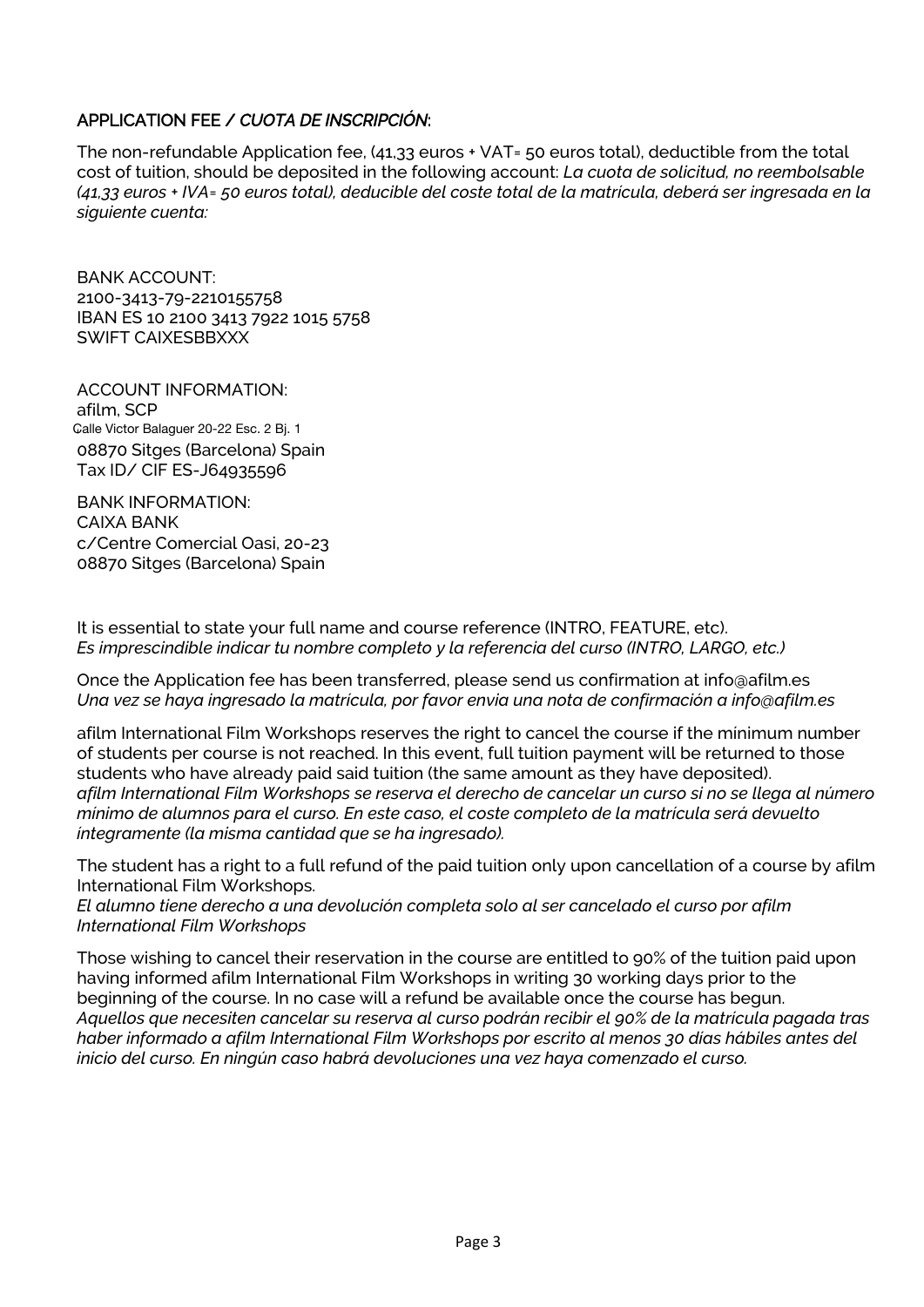# TUITION / *MATRÍCULA*:

ONE-YEAR CERTIFICATE PROGRAMS / *CURSOS ANUALES*:

|                                                                                                                                                                                                     | Total: 14.508 euros                                                   | DIGITAL FEATURE FILM / REALIZACIÓN DE UN LARGOMETRAJE DIGITAL<br>- 50 euros Application fee / Cuota Inscripción)       |
|-----------------------------------------------------------------------------------------------------------------------------------------------------------------------------------------------------|-----------------------------------------------------------------------|------------------------------------------------------------------------------------------------------------------------|
|                                                                                                                                                                                                     | Total: 10.878 euros                                                   | INTRODUCTION TO FILMMAKING / INTRODUCCIÓN AL PROCESO CINEMATOGRÁFICO<br>- 50 euro Application Fee / Cuota Inscripción) |
|                                                                                                                                                                                                     |                                                                       | THREE-MONTH CERTIFICATE PROGRAMS / CURSOS TRIMESTRALES:                                                                |
|                                                                                                                                                                                                     | Total: 4.233 euros                                                    | FEATURE FILM CINEMATOGRAPHY / CINEMATOGRAFÍA DE LARGOMETRAJES<br>-50 euro Application Fee / Cuota Inscripción)         |
|                                                                                                                                                                                                     | Total: 4.233 euros                                                    | FEATURE FILM PRODUCING / PRODUCCIÓN DE LARGOMETRAJES<br>-50 euro Application Fee / Cuota Inscripción)                  |
|                                                                                                                                                                                                     | Total: 4.233 euros                                                    | FEATURE FILM PRODUCTION DESIGN / DIRECCIÓN ARTÍSTICA DE LARGOMETRAJES<br>-50 euro Application Fee / Cuota Inscripción) |
|                                                                                                                                                                                                     | FEATURE FILM SOUND / SONIDO DE LARGOMETRAJES<br>Total: 4.233 euros    | -50 euro Application Fee / Cuota Inscripción)                                                                          |
|                                                                                                                                                                                                     | FEATURE FILM EDITING / EDICIÓN DE LARGOMETRAJES<br>Total: 4.233 euros | : -50 euro Application Fee / Cuota Inscripción)                                                                        |
| AUTHORIZATION: The applicant represents and warrants that all Materials are original with the<br>applicant; that the applicant is the sole owner and author of the Materials; and that the applicar |                                                                       |                                                                                                                        |

applicant; that the applicant is the sole owner and author of the Materials; and that the applicant has the exclusive right and authority to submit the Materials to the Workshops. The applicant agrees that they have completed this application fully and to the best of their knowledge.

*AUTORIZACION: El solicitante asegura tener todos los permisos necesarios para presentar el material adjunto, que el solicitante es el único dueño de los materiales, y que el solicitante tiene el derecho exclusivo y la autoridad para presentar los materiales a los Workshops. El solicitante asegura haber completado esta solicitud por completo y con absoluta veracidad.*